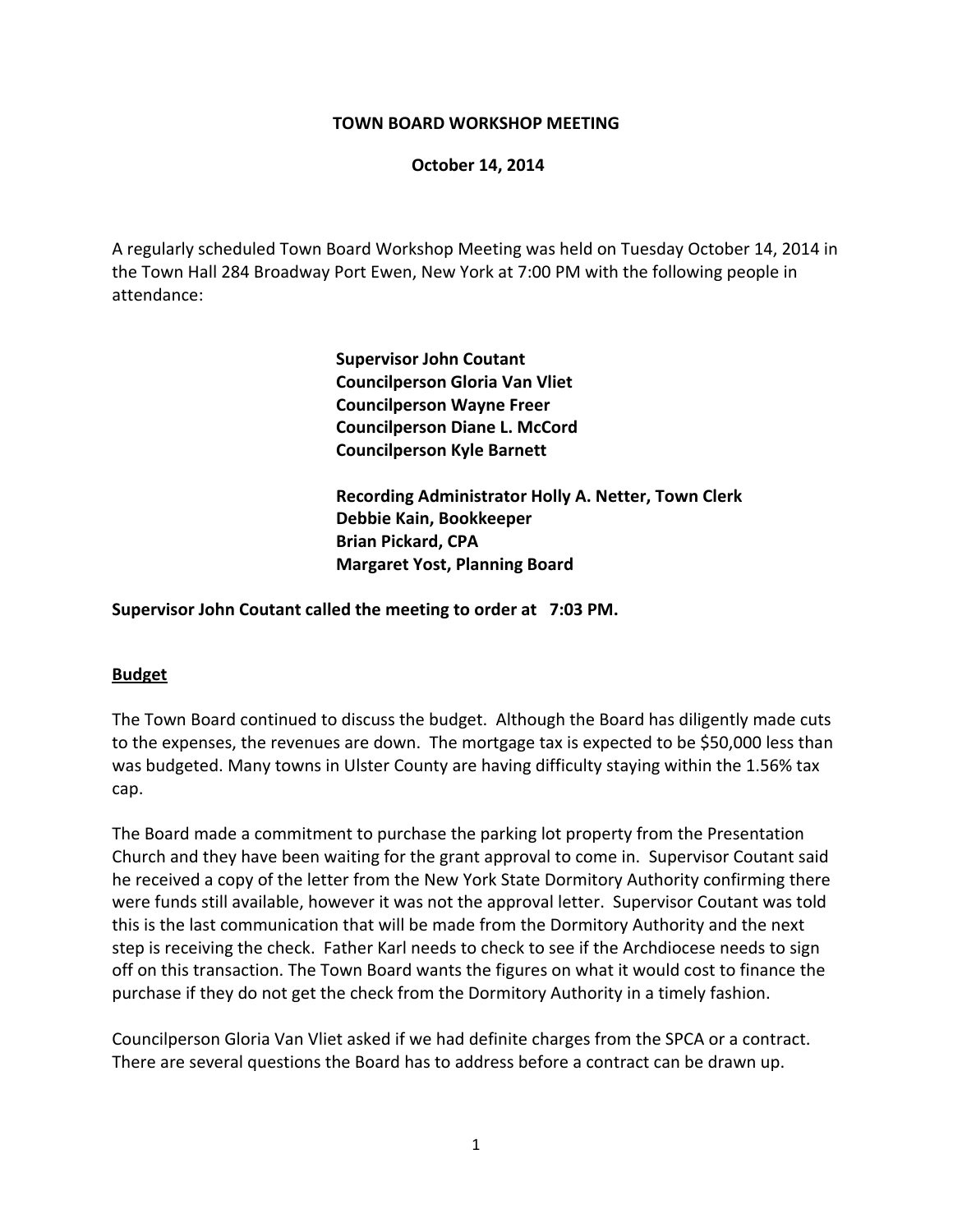\$50,000 was funded from the Capital Account in 2014 to pay for the payment of the Town Hall.. In 2015 the payment has been budgeted so it does not deplete the Capital Account. The Capital Account balance is currently \$249,000.00.

The Board is diligently trying to make the necessary changes to the budget to adhere to the tax cap. Brian Pickard will update the budget and offer the Town Board two options of how they can achieve this goal.

# **A motion was made by Councilperson Wayne Freer to call a recess for 10 minutes at 8:35, the motion was seconded by Councilperson Diane McCord.**

**A motion was made by Councilperson Wayne Freer to call the meeting back to order at 8:45, the motion was seconded by Councilperson Diane McCord.**

## PUBLIC COMMENT

Margaret Yost, Planning Board Member, attended the meeting. She advised the Town Board that she has been contemplating resigning from the Planning Board. Over the past 6 to 8 months she has not been happy. The animosity, pettiness and lack of control during the Planning Board meetings have taken a toll on everyone. Margaret shared her concerns involving personnel and the lack of control during meetings. At the last Planning Board meeting the Board was talking about minutes and members of the Board kept going off on tangents. Margaret stated, she repeatedly said lets discuss the minutes and no order was being called. The meeting was out of control and she walked out.

Councilperson Gloria Van Vliet questioned why Mike Minor was voting "present" at the last Planning Board meeting. That should not have happened. Councilperson Kyle Barnett recapped what Margaret had said and asked if she believed there was a problem with leadership. On several occasions Councilperson Gloria Van Vliet has reported a problem with the lack of structure and organization.

Margaret said some members have expertise in certain areas. Fred Zimmer deals with highway issues, Darren Dekoskie storm water management, and she feels Mike Minor is extremely logical and gives the Board the balance it needs. Margaret feels Mike is instrumental in trying to help both the Board and applicants understand the issues at hand.

They need to have strong leadership and Margaret feels it should not be up to her to constantly try to regain order in the meeting. She feels they need more communication between the Building Department and Planning Board. Fred Zimmer has recently been asked to be the liaison between the two departments to enhance communication.

Margaret volunteers her time and thoroughly reads and researches each case that is before her. If she has questions she asks someone with more expertise in the field. She said she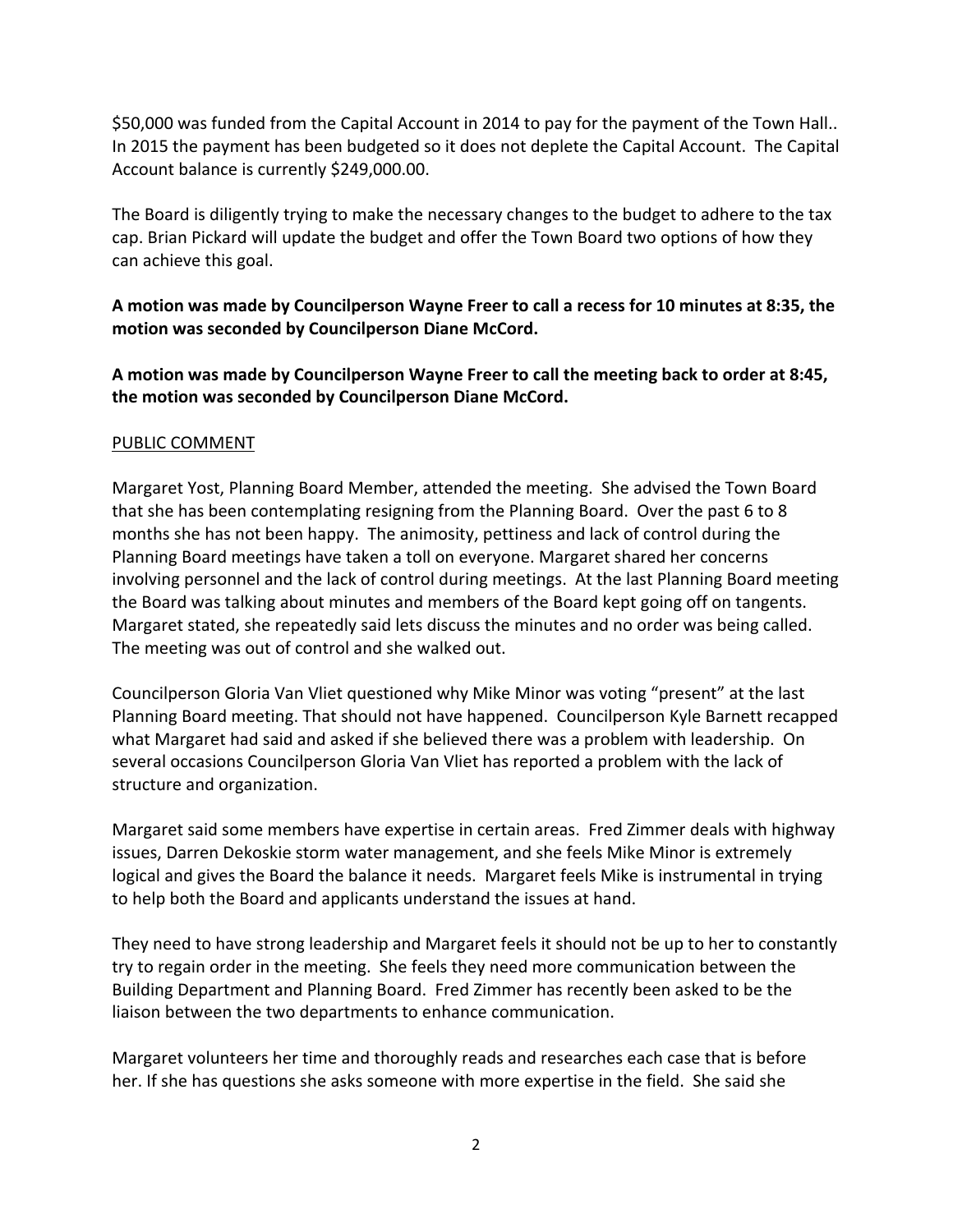became a Planning Board Member to represent the Community of Esopus, not herself. However she feels sometimes other people forget that is their role.

It is Margaret's opinion that Mike is feeling disrespected. Councilperson Freer recalls Mike Minor, Planning Board member, attending a meeting at which he was extremely disrespectful to the Town Board. Councilperson Freer said the situation got to a point where Mike Minor had offered his resignation to the Board and feels the majority of the Board would have accepted his resignation had it been put to a vote.

Councilperson Kyle Barnett recaps Margaret's concerns and shares the same concerns. Margaret wanted to make clear she is not taking sides and that she can see the wrong in each side. We need to move on and make sure we do the best job possible for the people of Esopus. The Board told Margaret they appreciate the work she has done and feel she is a valuable member of the Planning Board.

## **Randolph Horner**

Randolph Horner, Solar Project Manager, came to review concerns that Town Attorney Paul Keller had with the Sun Edison Contract. Randolph and Supervisor Coutant will meet with Attorney Keller to go over the concerns.

Town of Esopus needs to enter into contract with SunEdison by November 1, 2014 in order for NYSERTA to award the subsidy to SunEdison. At the end of the 20 year contract we will have residual value on the project. The intent of this solar project at the landfill is to stabilize the cost of electric for the town over the course of the next 20 years. After the 20 year contract is over, the Town Board at that time will have the choice to continue or purchase the solar field at a fraction of the cost. However, they are not obligated to purchase it.

Randolph Horner attended a meeting which discussed Community Aggregation plans. In the future, the Town could have a micro grid and the opportunity to install additional solar fields. These fields would generate electric to flatten escalation costs which could be purchased by our residents and business owners.

## **EXECUTIVE SESSION**

**A motion was made to enter into Executive Session for the purpose of discussing a disciplinary matter regarding a personnel issue in the Planning Board at 10:14 pm by Councilperson Kyle Barnett and Seconded by Supervisor John Coutant. All Town Board members voted in favor. Motion Carried.**

**A motion was made to come out of Executive Session at 10:25 pm by Councilperson Wayne Freer and seconded by Councilperson Kyle Barnett.**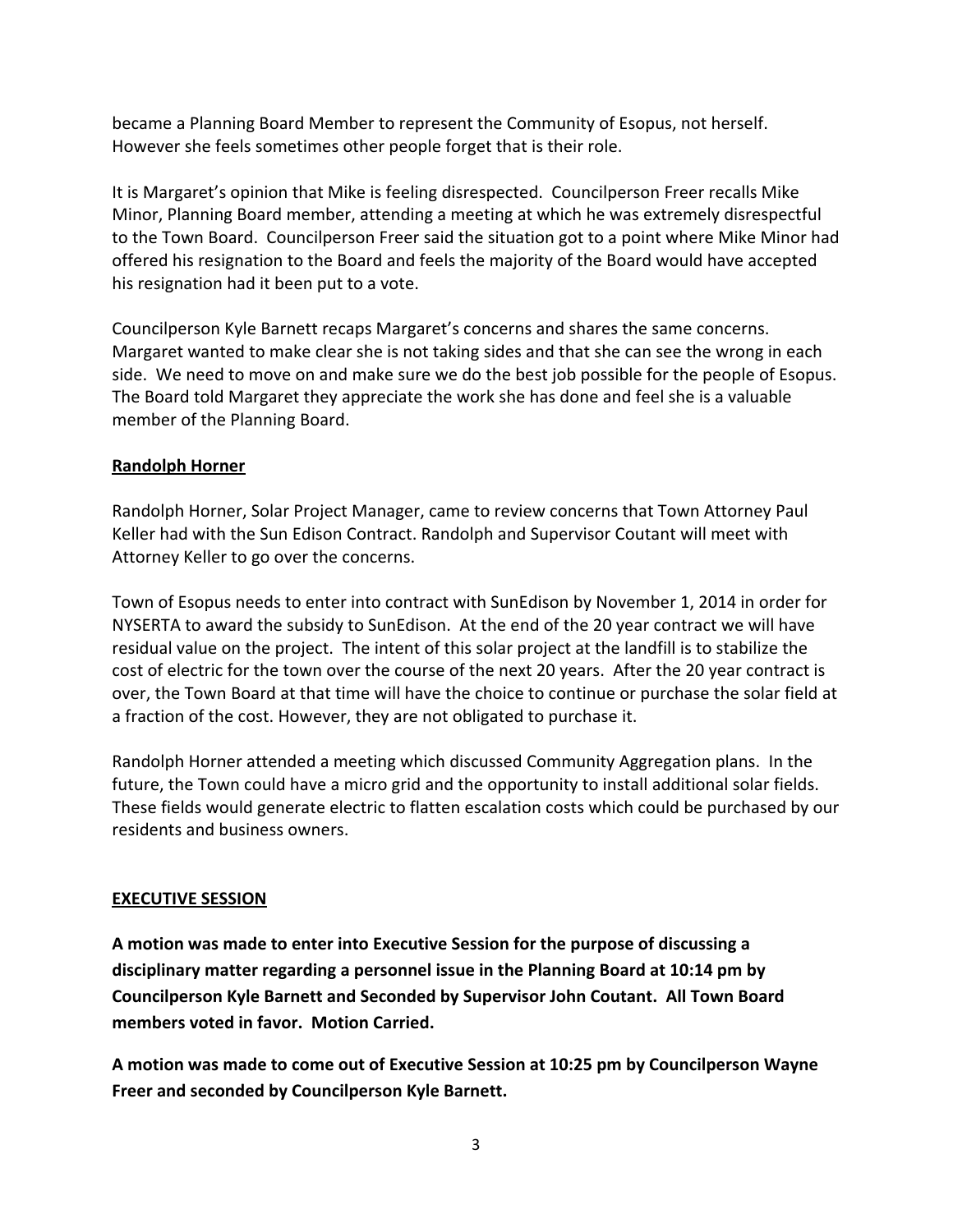**The Board authorized Councilperson Kyle Barnett to send a letter to address the personnel issue. All Town Board members voted in favor. Motion Carried.**

### **Town of Llyod Request – Transfer Station**

The transfer station is another area where the town is losing money. Cost of operating the transfer station needs to be reviewed. Councilperson Gloria Van Vliet said based on newspaper articles, communications and emails, it is possible that there will not be roll off service available to the towns. The RRA will increase their fees in July 2015 which are unknown at this time. Councilperson Gloria Van Vliet and Councilperson McCord are concerned that we have not discussed or budgeted for the increase. Councilperson McCord asked if we could close the landfill and would it save the town money. Councilperson Freer said you will be taking a service away from a good portion of the town residents. The majority of town people pay for their own private pickup. The residents of the town are subsidizing those who use the transfer station. Supervisor Coutant feels the RRA is operating in the black and he does not feel they will get the approval by the legislative body to increase these costs. The question was posed, Why are we putting money into our transfer station this year, when there is at possibility we may have to close it in the future?

The Town of Llyod is looking to close their transfer station and would like to arrange a meeting with the Town of Esopus to see if they can utilize ours. Supervisor Coutant and Councilperson Freer will schedule a meeting to see what they are offering. Councilperson Barnett said we have to look at the cost and look at all options and revisit the topic at a future meeting.

The charge for bulk Household Waste and Construction Debris needs to be raised from \$ .08 to \$ .12 per pound. This rate increase will go into effect on November 1, 2014. A motion will be made at the Town Board meeting on October 16, 2014. Town Clerk, Holly Netter, will notify the transfer station of the increase and provide them with signage.

#### **Scenic Hudson**

Scenic Hudson had a meeting with Supervisor John Coutant to review their plans for property that they have purchased. Scenic Hudson does not pay taxes on the land they own however they have made a commitment to make a \$5,000.00 contribution to the town in January 2015.

#### **Cornerstone**

We are currently out of contract. Town Clerk, Holly Netter, will further research information regarding cost and availability of caller ID for Town Hall, Highway and Water/Sewer.